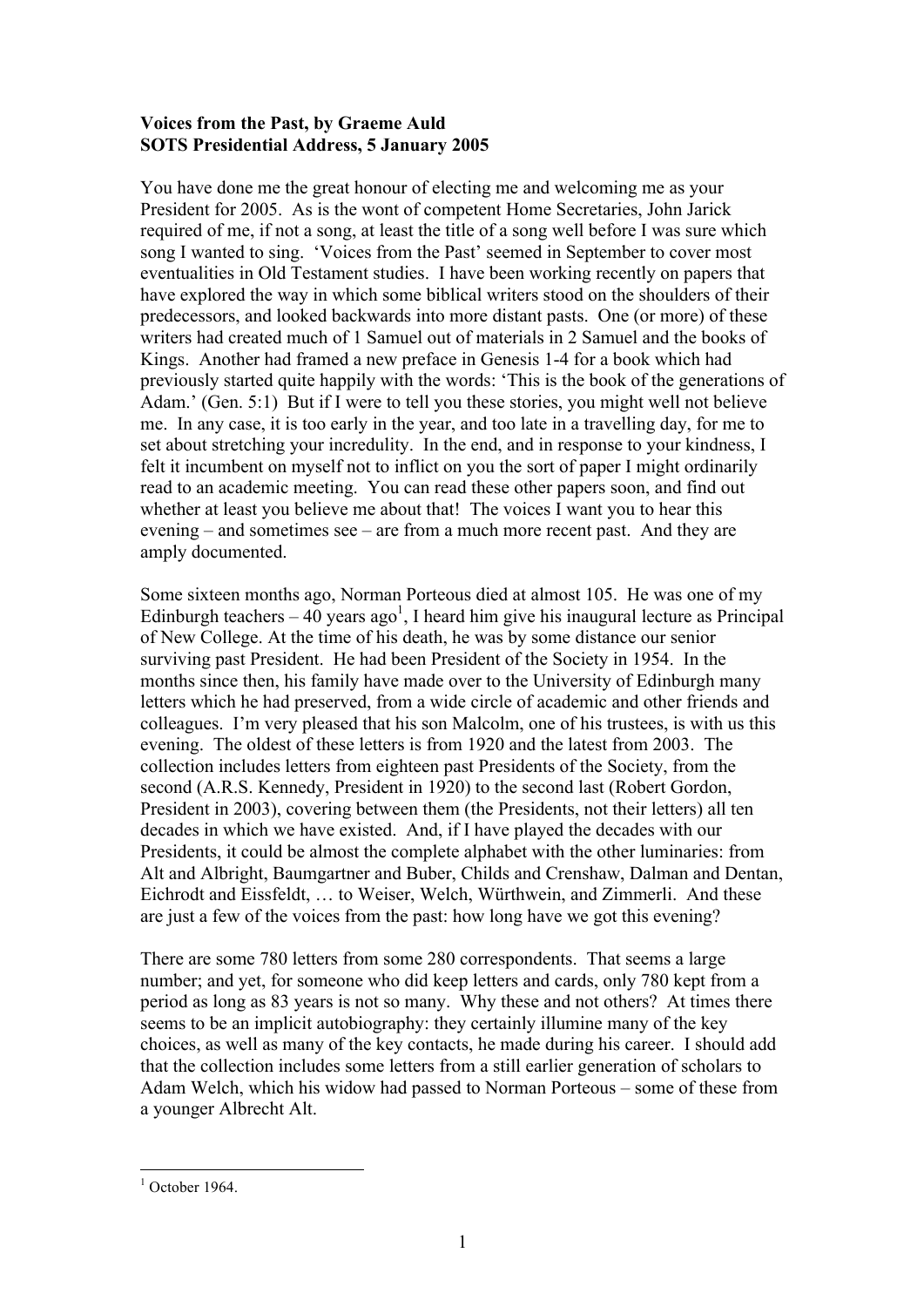## **Letters from SOTS Presidents**

In as far as there is serious intent to this paper, it is simply to have you reflect, as you hear letters read, how much and how little has changed.

ARS Kennedy was our second president. And he also had a considerable role in Hebrew studies in Scotland, and the wider study of Divinity in Edinburgh. Towards the end of the First World War, just when this Society was being established, he also played a key role in the development of an inter-collegiate, inter-confessional Edinburgh Graduate School in Divinity. And, for almost a thirty-year period between the 1930s and the 1960s, the Professors of Hebrew and Oriental Languages in all four of the then Scottish Universities were his students: his son in Aberdeen, Mullo Weir in Glasgow, Porteous first in St Andrews, and then in Edinburgh, and Honeyman – Porteous's successor in St Andrews. Two letters from Kennedy are preserved. But first, a word from John Lamb, Under-Secretary of State for Scotland, 11/7/31 –

The King having been pleased to approve your appointment as Regius Professor of Hebrew and Oriental Languages in St Andrews University I have to request that you will be so good as to remit the sum of ten shillings in payment of stamp duty on the Royal Warrant of appointment, which will be forwarded in due course. $2$ 

Kennedy, still in post in his mid-70s, writes to the new St Andrews incumbent in his mid-30s about his inaugural lecture<sup>3</sup>:

My dear Professor,

I have just returned from a weekend in the country after a most exacting week spent in correcting MA. and B.D. degree papers. It is only now that I have had an hour in which to read your inaugural address. I thank you sincerely for letting me have a copy of it, and I have read it with great interest and enjoyment. I wonder if Dr. Welch's theory is making headway – he certainly is most indefatigable in defending it. I have not yet had time to read his second volume on the framework of Dtn.

You may remember that I suggested to you the advisability of joining the Society for Old Testament Study, which now numbers, I think, between 200 & 300 members, including all the best known names in O.T. scholarship in this country. The subscription is 5/- a year, & we get the Zeitschrift d. A.T. Wissenschaft at a slightly reduced rate.

If you will permit me I shall be glad to propose your name, along with that of my son, at the forthcoming half-yearly meeting in Birmingham.<sup>4</sup>

P.S. I have only one criticism to make in your excellent address – I don't like the word 'concoct' and 'concoction' on p.5. On p.6 'Shalmaneser' should be 'Sargon'.

However, it was Adam Welch who had been Porteous's principal Edinburgh Hebrew mentor. Here is a flavour of our 1934 President, from a series of letters to NWP studying in Berlin with Sellin in the 1927-28 winter, enclosing proofs of *Jeremiah: His Time and His Work* for the younger man to correct:

 $2^2$  Not only **not** the King's shilling, but the candidate's ten shillings.<br> $3$  Does this letter deconstruct itself?<br> $4$  Was that 1933? And who was William Wardle?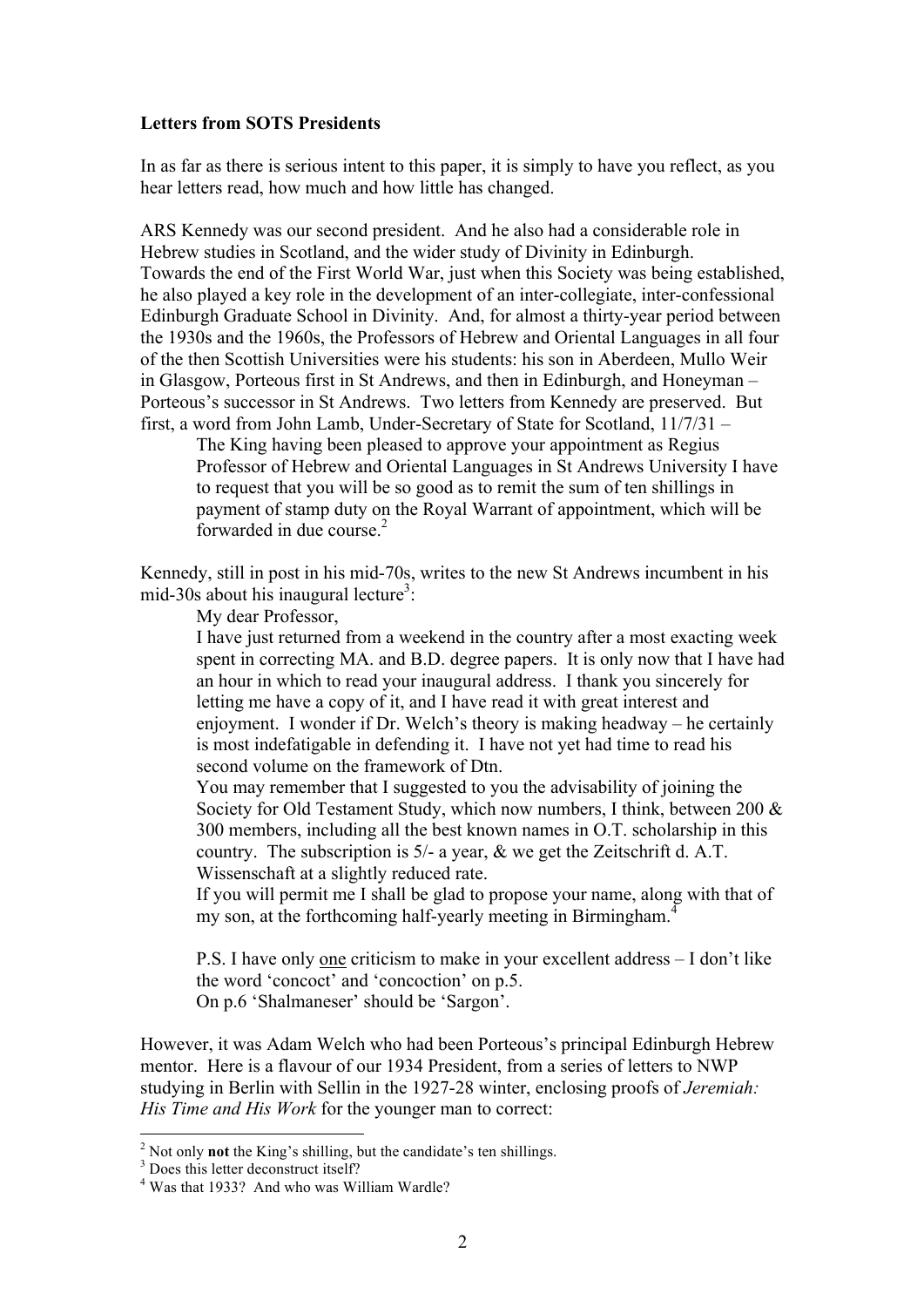Why am I moved with the desire to write books? Nobody wants another book on Jeremiah, and nobody will bother to read mine, except a faithful few. They will read G[eorge] A[dam] Smith. It is not for *kudoj*: I only get criticism. It is not for money: Heaven knows one gets none. It is not for spreading the light, for the light does not spread. Parsons want texts from Jeremiah and care not an iota whether he meant what they make him mean.

Then on Jan. 14, 1928 (to a 30-year-old), who had just told him he was giving up Hebrew and Old Testament for Systematic Theology:

I am greatly interested in your letter and satisfied to think that you have found your bent and made up your mind as to what you want to work at. Half the battle is there, to choose a subject in which you are interested and realise that you can give expression to yourself. My one regret is that I may have misled you, so that all this Arabic and Syriac, good stuff, has been wasted on you. I don't regret the Hebrew: that will remain useful, but the linguistic time and energy have been wasted. Your next business is to switch definitively off to your new subject. Drop Syriac, drop the work you were planning about the Old Test., and get a new subject for your Cunningham more closely connected with what you want to work at in future.<sup>5</sup> Don't halt on two legs like the men at Carmel.

The one thing you are not to be allowed to drop is correcting these proofs. It will do you no harm, only good, to have your name mentioned in connection with any academic work. It will let some in the church know that they may expect something from you.

The letters I most like from Welch are those from the 20s. But the SOTS President for 1934 was in trenchant form on 6 February on the arrangements for his summer meeting:

Glad to learn about the paper. I shall manage two papers from the older men and two from the younger. It is high time that the Socy. was having the courage to draw out you young fellows and give you a chance to try out your opinions. Then you will venture on publication. Besides, I am so weary of Oesterley and Robinson and Cook and that dreary gang.<sup>6</sup>

Porteous had missed the Winter Meeting in 1953. Winton Thomas wrote to him a few days later telling him of his election as President for 1954. (It can be unwise to miss a meeting.) Guillaume wrote in July 54: the Edinburgh meeting had been 'the happiest conference we have had' and had set 'an impossible standard for next year'.

The next President of SOTS, Aubrey Johnson (1956), he often described as his closest friend in the Society.

He encouraged Norman to get on with the job of producing an OT Theology, a response to Eichrodt and von Rad, long before von Rad's famous volumes of 1957 and 1960. Johnson already in 28 August 1949:

 $<sup>5</sup>$  One of the conditions of the Cunningham Fellowship, which was financing Porteous's three semesters</sup> in Germany, was that candidates gave a public lecture on their researches on their return to Edinburgh. <sup>6</sup> The Presidents of 1931, 1928, and 1925. Theodore Robinson was our original secretary, serving from

<sup>1917</sup> to 1946. John Rogerson's *A Short History* notes that only T.H. Robinson 'has had the honour of being elected twice to the Presidency of the Society ... and this was in recognition of his unequalled service to the Society'.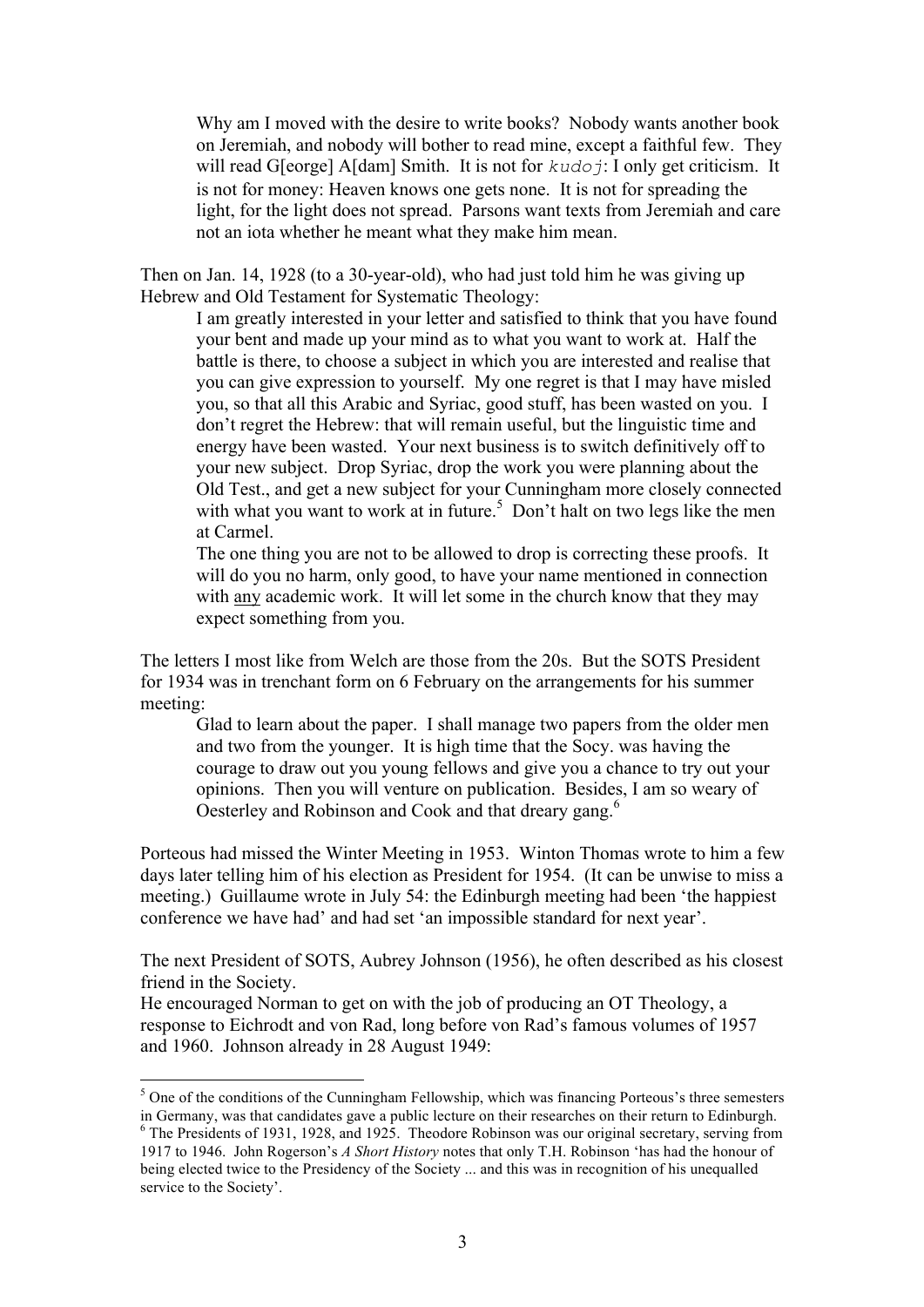What you have to say about Eichrodt and von Rad quite whets my appetite and makes me long for more. I shall look forward to the January meeting of the SOTS all the more, as I should much like to hear about the issues raised. …. You are tackling the philosophical problems which for me, while urgent enough, seem far away at present (a) because I still feel ill-equipped for this (especially in comparison with yourself), and (b) because I am so busy with the minutiae of the historical problems. …..

Having got the first of the Vitality series (!) with the press, I am now back onto the Psalter – in accordance with my principle of ringing the changes! I fancy that H.H.R. would prefer the latter (although he has already said that the former is just the sort of thing that he wanted), as he has often said that it was time that this question was ventilated again at one of the Society's meetings, and you have probably noticed how it always seems to hover around in discussions. While I think that Mowinckel was wrong in some respects, I am quite sure that he was right in others, and that Snaith, for example, is far from having said the last word on the subject.

The letters from Godfrey Driver relate, not to SOTS, but to the OT panel of the NEB. Theodore Robinson was the original secretary to the panel, after a near 30-year stint as our first secretary.<sup>7</sup> He himself was responsible for the draft of Jeremiah. While that book was being worked on, he had had a serious car crash, in which he had been injured, but his wife killed. Driver writes:

Dear Porteous

Robinson has written to tell me that he hopes to be present this week, as his doctor assures him that it will be the best possible cure – which makes me anxious lest he becomes slower than ever.

However, bring Daniel too in case he fails at the last minute.

In a chasing letter, he added:

Meanwhile, please consider carefully Jeremiah xxiii 33-40 in the light of my notes and his comments.

I cannot see any real sense in the traditional view nor understand R.'s defence of it; and the double entendre, which he wishes in v.33, seems to me to have no point.

I don't mind accepting the usual view if sense can be made of it; but can it? The passage is extremely obscure and I fear that R. will sink us in a flow of verbiage unless you with your clear and philosophical (Scotch?) mind can put the issues clearly.

Yours sincerely 1 Nov. '59

5 June 1971

… It's also very good news to hear that the N.E.B. is being well regarded; I have had similar good reports, only a few unfriendly. One missionary church won't use it because of our translation of  $hml$  [ in Isaiah 7:14; and one Anglican (?) parson in a church review condemns us for beginning with a 'howler' (Gen. 1:1), two other 'howlers' which I forget, and the usual *hml* [, asking why we have not followed the N.T.? (Dodd now tells me that he thinks

 $<sup>7</sup>$  The following picture is of an early panel meeting in Cardiff.</sup>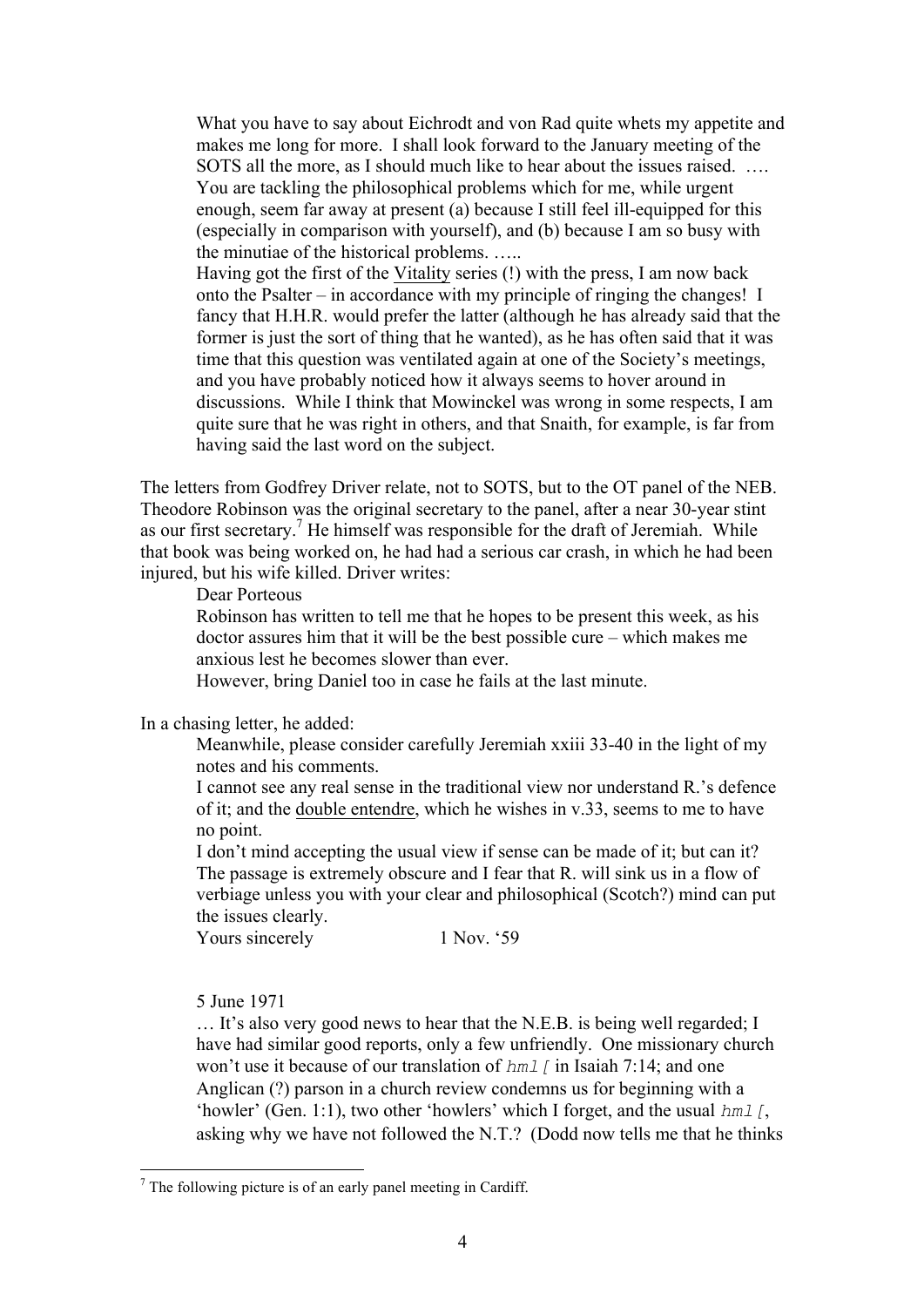'young woman' proper also for the N.T., as I have pointed out that *parqe,noj* does not necessarily connote virginity even in classical Greek and that Dinah is so called by the LXX (Gen. 34:3) after being seduced! And what about Prov. 30:19: is seducing virgins one of the wonders of the world? Lastly, a crazy woman in a 10 pages' letter denouncing the wickedness of Dodd and myself (addressed to us 'c/o the department of Heathen Philology!) concludes that, as we have put 'Dogstar' in Jb. 38:13, 15 and 'there can be no such thing', we must be homosexuals, that she is having us watched and that, if caught, we shall be taken to court ….

C.R. North was the Home Secretary of the Society (joint with Robinson) who informed Porteous of his election to membership in 1932. Porteous also kept two of North's letters from 1948:

I hope the reading of your article [in SJT] will stimulate me in my efforts to write a Presidential address. I'm about bone dry, though my mind is active enough in fields where I've little knowledge – this Scandinavian tangle, for instance. But I must have printed close on 200,000 words in the last three years or less, and I'd be glad enough to lie fallow for a bit.

John Mauchline (President in 1959) wrote at the end of 1939:

I was happy to learn that in your home there is a place of security, your wife and l'enfant doing well.

Concerning Kahle's visit [to lecture in Glasgow and Edinburgh] – I imagine that provisional arrangements should be made forthwith. Would the week commencing  $22<sup>nd</sup>$  January suit Edinburgh? About that time the moon should be full, and that may be a decided convenience; and I suppose that a week fairly early in the term would be preferable.

When he wrote to 'My dear Uncle Norman' in May 1952, G. Henton Davies was Home Secretary:

Since the outline of the Society's life is now broadly arranged for 1953, my mind is turning to 1954, and in particular to the Diamond Jubilee Meeting, July 1954. The suggestion has been made that we could worthily celebrate our Diamond occasion by meeting in Scotland, and several desire to combine that opportunity with their desire to see you in the Presidency of the Society for that year. It is my intention therefore to sow the seeds of all this at our Committee in July…..

Next Aubrey [Johnson] and I have been discussing confidentially the question of a Festschrift for the 'Big Chief' (H.H.R.). Since he retires in three years, and since such a Festschrift will require contributions from at least the ends of the earth, and possibly beyond by that time, preliminary discussions should be taking place!! Aubrey immediately raised the question of a Festschrift for C.R.N., and I had to confess that I had not thought of it. Accordingly a delicate position has arisen. Do we promote two of these? If so, how do we get round the difficulty of the comparison between North's inevitably small Festschrift, and H.H.R.'s international, perhaps two volume affair? Does the Society promote one for H.H.R. and not one for C.R.N.? Does the Society promote neither, and do a few friends get busy on one for Rowley only? These are some of the problems we have in mind.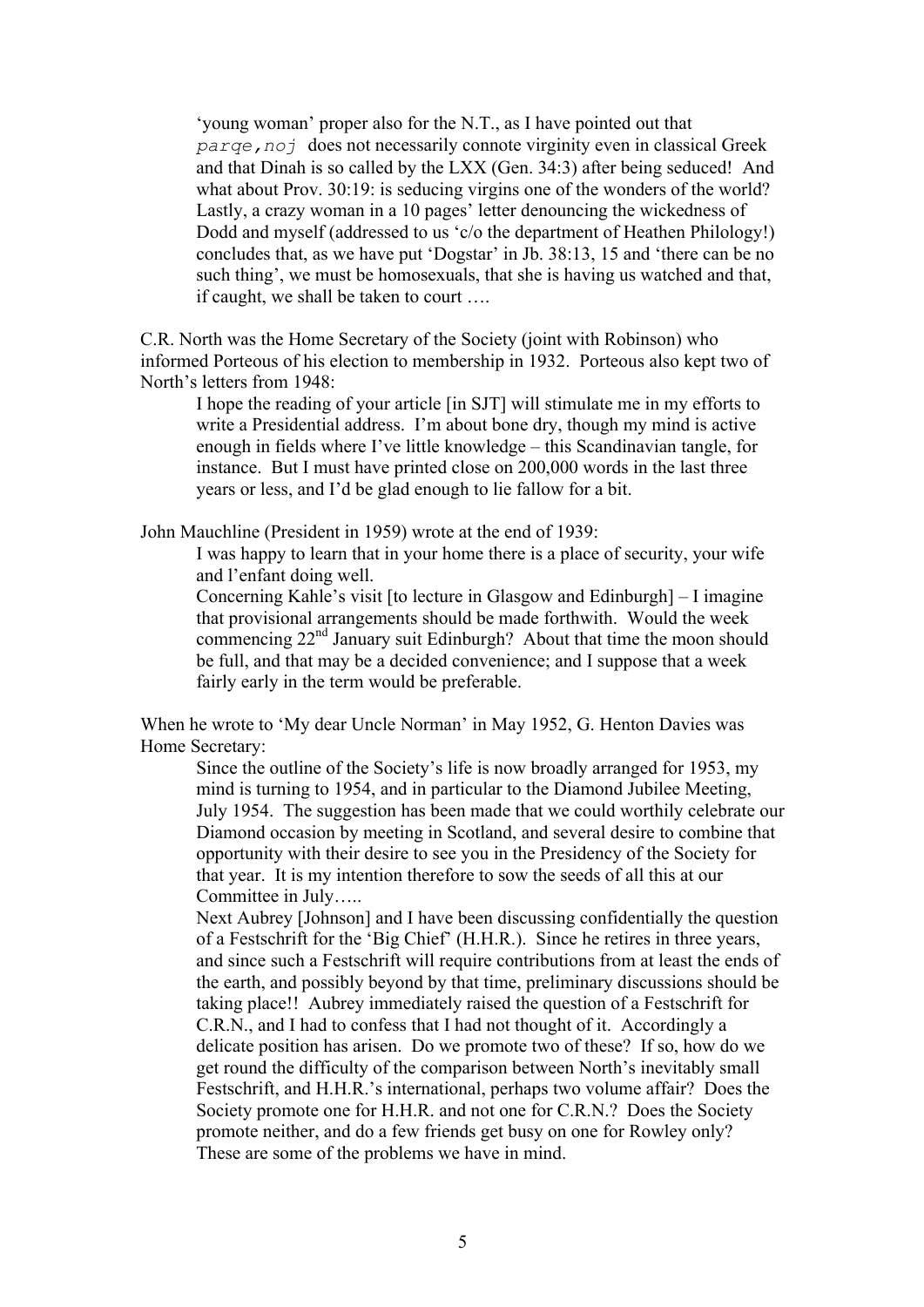Henton Davies may have taken us to the ends of the earth and beyond. Letters which Porteous preserved from later Presidents of the Society bring us too close to the land of the living for it to be sensible for me to continue long in this vein. Let me conclude with part of a 1964 letter from James Barr in Princeton:

Thank you also for your remarks in the recent Expository Times article, which were very helpful and have been well received by those with whom I have had discussion. I don't feel that Is. 7.8 needs to be taken in the sense you suggest: I see it as a collocation of two usage meanings, and not a reference to a 'rootmeaning'. I may send a brief note to the ET about this. But apart from this I was much gratified by your remarks.

Johnson, from whom we heard last in 1948, sent Norman advance mention almost 30 years later (2 May 1977) of his comments on that Barr/Porteous debate on *!ma* in ExT:

'Now that my own enquiry into the various notions evoked by the use of *!ma* in the Qal, Niph'al, and Hiph'il has enabled me to express an opinion with regard to this question of a word-play, I must refer the reader to the discussion of this issue between N.W. Porteous and J. Barr, E.T. lxxv (1963-64), pp.71f. and 242; for, on looking again at their arguments, it seems to me in the light of my own investigations that both writers have points to make about the question of 'root meanings' and the matter of 'overtones' which need to be borne in mind when dealing with the semantic aspects of Hebrew.' Don't trouble to acknowledge this, but I thought you would welcome the information and my recognition of your attempt to maintain an approach to the subject which was more balanced than that of J.B.

## **Letters from Other Correspondents, many of them Honorary Members of SOTS<sup>8</sup>**

Porteous, President in 1954, never held other office in SOTS; but he would have made a model Foreign Secretary. He was very concerned to revive friendship and promote renewed cooperation with German scholars immediately after the Second World War. As the German front was crumbling at the end of the First War, he had known army service in northern France. Ten years later he had spent three formative semesters in the universities of Berlin, Tübingen, and Münster. And in 1935 – two years into the Nazi government – with a dozen other members of SOTS, he had attended in Göttingen the second world congress of OT scholars (they had been urged by their German colleagues to attend and give them support and advice).

Letters from Eissfeldt span more than thirty years. The first is a card of 11.12.35: Many warm thanks for the friendly despatch of your report on the Göttingen Old Testament meeting in Expos. Times. I've read it with great pleasure. You have really known how to paint a fitting picture of the meeting, and I am very pleased that through your report a very considerable part of the theologians of Great Britain will now have knowledge of the contemporary strivings in the field of Old Testament studies.

 <sup>8</sup> The translations below are my own.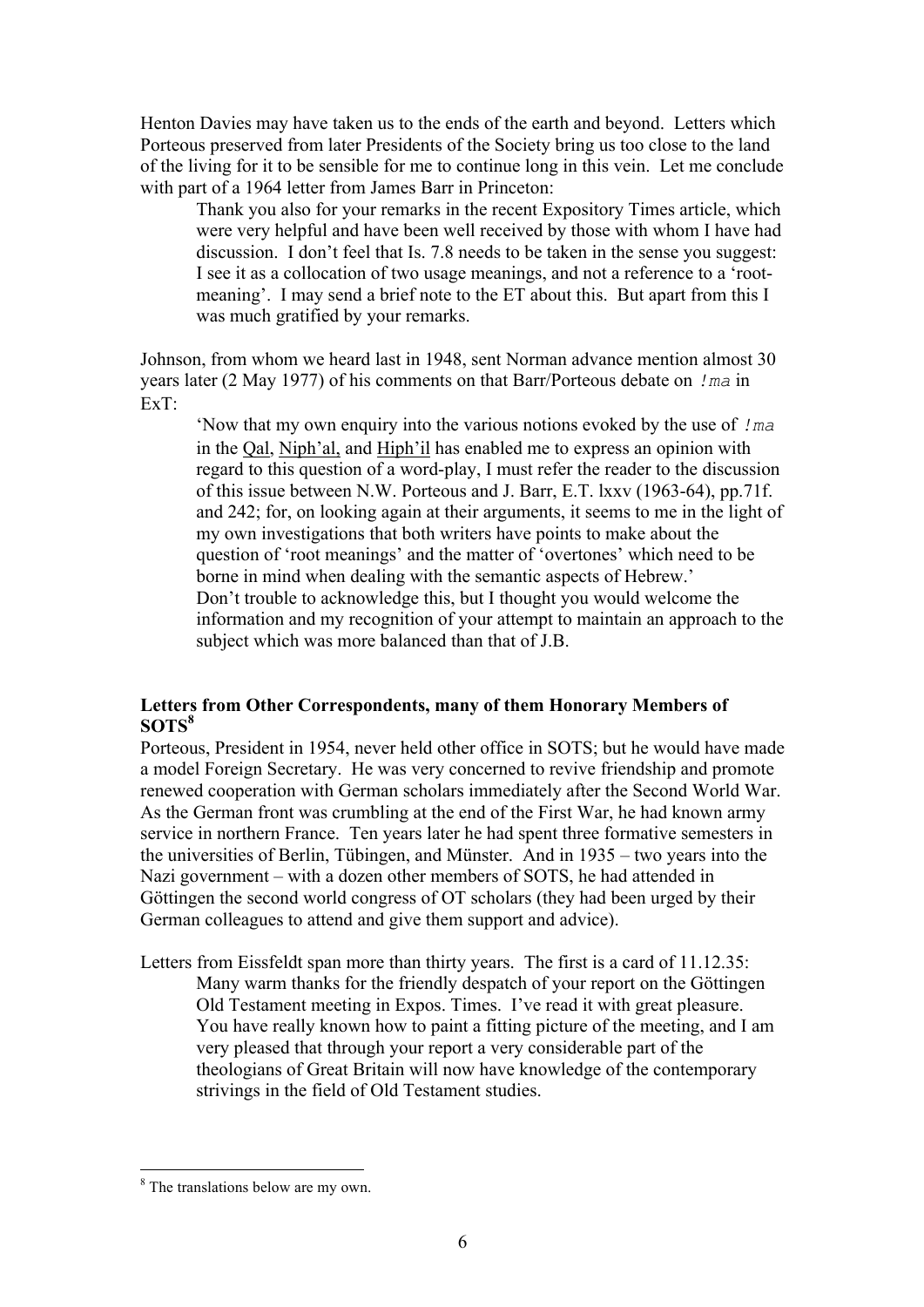A letter from soon after the war nicely illustrates the need to be economical with typewriter ribbon.

Albrecht Alt wrote from Leipzig in April 1950:

I still remember you very well from Göttingen in 1935 and only regret that I could not come into closer contact with you then, because I had to leave the Congress early to start on a journey to Palestine, probably the last one of my life. I'm all the more pleased now over the fresh start to the connection between us.

I am glad to know that I could perform a small service with the dissertation on the concept of 'Remnant' in the Old Testament by my assistant Werner Müller, who fell in 1944. But truly there is no need of a return service, and it would be dangerous if I wanted to start listing to you the works published in your country in the last ten years which I am lacking; for then I would really find no end at all, though thanks to the kind care of several colleagues I have already received many an important book. It has now got to the stage that here in Leipzig I can hardly obtain a new book through the bookseller from the other German zones, but am left to obtain it from the author himself as a gift. All the more must I waive returning my library to being up to date with the newest literature from abroad! I am accustoming myself gradually to considering this waiver as a kind of reparations effort which is imposed particularly on the representatives of academic learning in this area and which we should not complain about bearing. Be assured in any case of my genuine thanks for your friendly offer, and please do not understand it amiss that I do not know whether and how I may make use of it.

And from Tübingen in August 1952, on hearing that Welch's Jeremiah had arrived for him in Leipzig<sup>9</sup>:

I am very glad that through your initiative the work could still be published after the death of the author; for even if I have not shared for a long time in any connection the views of the author, I have still always treasured him particularly highly as an independent and sensitive scholar, and have also no doubt that I will learn a great deal from the new work.

Then the two most famous Alt-Schüler. There are fifteen letters from Martin Noth over a similar number of years, from October 1947, this the first of them, from Bonn: I would have liked to have my wartime books (The Laws in the Pentateuch and the Überlieferungsgeschichtliche Studien) follow the first smaller mailing and hear now that Eissfeldt has already sent them to you. I'm pleased; but I would have liked to have despatched them myself. Admittedly I have no copies of them at hand, because it usually takes quite a long time for mailings from publishers in the Russian zone to reach here. However, I still have available a few copies of my book The World of the Old Testament (1940). Now after the war they have been very badly bound. I would very happily send you a copy of it, if you don't yet have the book. Your friendly offer to send me a copy of A.C. Welch, The Work of the

Chronicler, I take up with hearty thanks. It will be very useful for me to

<sup>&</sup>lt;sup>9</sup> The art of the thank-you letter!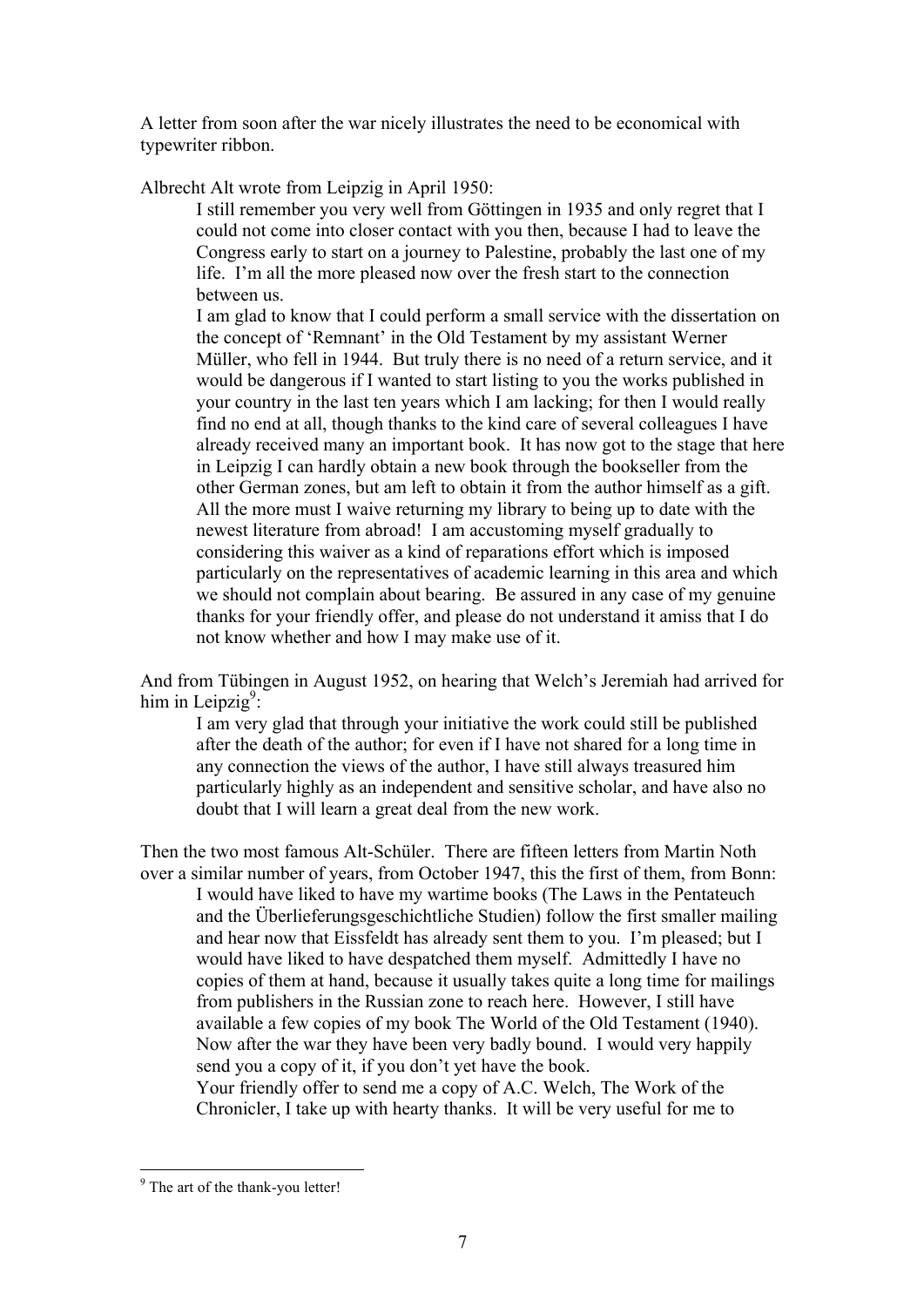possess the book, especially since I myself have worked on the Chronicler. I think that the book can be sent directly by the post…. It is very good that Weiser has invited you to participate in the 'Alte Testament Deutsch'. In this series I myself should work on the books Exodus – Numbers, but will only be able to start work after some time, since before that I must write a 'History of Israel'. And writing books is now rather difficult over here on account of the bad library situation. I myself lost my whole private library in Königsberg, and the Bonn libraries are in large part very damaged. It is therefore rather troublesome to acquire the books necessary for the work, and it is often quite impossible.

And from a letter of May 1948:

I have meanwhile sent the Book Lists of 1946 and 1947 to Prof. Weiser in Tübingen, and he wrote to me that they had been very worthwhile for him. I too have had great benefit from them; for these excellent lists are for us still today to a large extent the only source of knowledge for the academic literature on the Old Testament published outside Germany. The Society for Old Testament Study achieves with these lists a great service towards the recovery of international cooperation in our field. We in Germany are extraordinarily grateful for this.

Porteous was very supportive of Weiser who had to wait several years after 1945 before being restored to his chair in Tübingen. Several of the letters from Weiser and others relate to this case. The problem is neatly illustrated in an offprint Weiser had sent to Porteous in 1937.

Back to Noth – from a short letter in April 1949:

Colleague G. Dehn delivered to me the 1948 Book List and your fine article 'Towards a Theology of the Old Testament' and told me of his visit to you. I was heartily pleased about both. Many thanks for your friendly gifts. Your article I briefly read through immediately, and will come back to study it carefully. In the past winter semester I lectured for the first time in Bonn on Theology of the Old Testament and worked out this series completely afresh and took great pains to come closer to the essence of Old Testament Theology. I believe that the way you recommend is basically the right one. We must come to the point that we properly comprehend the concept of Heilsgeschichte.

So Noth in his own words. The assistant to the Scottish Representative of the British Council wrote in November that year to Porteous about the Edinburgh leg of a Council-sponsored visit to Britain by Martin Noth:

Apparently Professor Noth is a large, genial man whom you will find rather accommodating. His interests seem to be archaeological rather than theological. His English is good enough to carry on a slow conversation.

Yet, from a short card a decade later – from a time closer to the well-known portrait: Your mention of the problem of the relationship between Heilsgeshichte and scientifically mediated history of Israel is quite justified. I would just like to think that the question of this relationship can not be answered at all easily with an either-or, but is very subtle and complicated. It may be that a very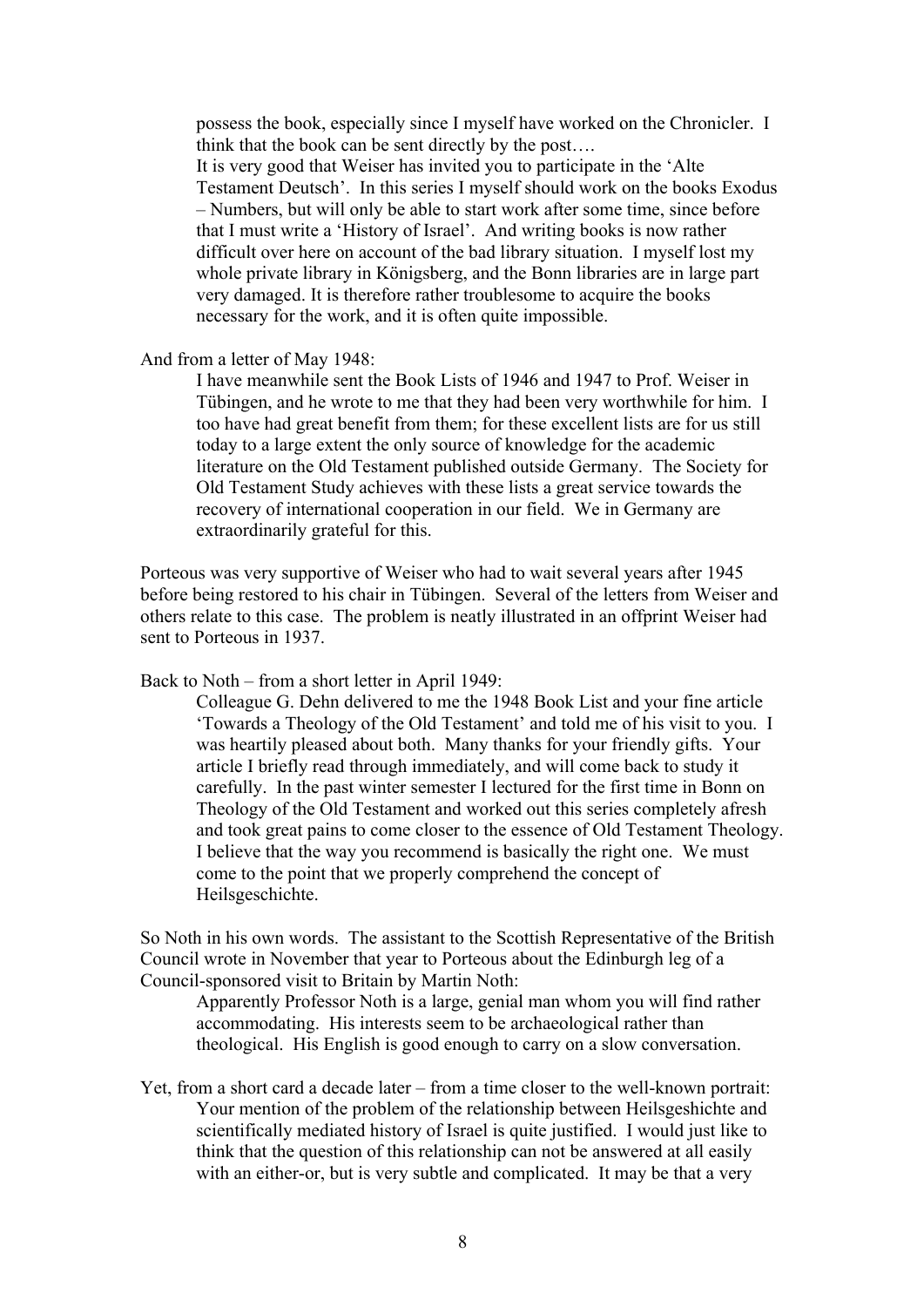important theological task for Old Testament study lies here. As regards this task, I have read your article with great profit.

von Rad, writing from Göttingen in January 1948, also recalled the congress there in 1935:

I remember you very well; we stayed together in the theol. Hostel and sat together one evening. The talk then between us was about the Abyssinian crisis. But in the meantime still more crises have come upon us. All the more heartily do I thank you for your letter and your friendly sentiments. The book which you have sent me I can use very well. I have certainly already read it before, but I do not possess it and it is difficult to borrow. And since I have to write a commentary on Deuteronomy, I shall have to study my way through the books of Welch once again. I shall of course write a letter to Mrs Welch.

It is so important for us after the years of being cut off, to come again into contact with the theological work from abroad. May I then immediately latch on to one sentence of your letter, in which you write that you are happily ready to help us: A book was published over there, A.G. Hebert, 'The Authority of the Old Testament', London 1947. Is that a respectable book? And – please forgive my 'importunity' – if it is a book worth reading, could I perhaps get it? I would send it back to you soon.

Here there is a great deal to do; the zeal of the students is very great, and it is remarkable how little of the bad upbringing of the last 12 years has stuck to them. At least to the theology students.

Nineteen months later, just before leaving Edinburgh in August 1949:

Most of all I was pleased over our agreement in theological matters; it does one good to know that others too are on the same path. Unfortunately I forgot to ask you once again if you couldn't identify for us a younger man who could write a report on English Old Testament study since the outbreak of the war (we would take care of the translation). It is for Verkündigung und Forschung; this organ of the society for protestant theology, edited by E. Wolf, may be known to you. Mr Rowley whom I asked directed me to you.

And from Göttingen in January 1950:

It is already a near scandal that I have still not yet thanked you for sending the book by Welch. It was very friendly of you to have thought of me. I was completely surprised again how original is the thinking of this scholar, and what we can still learn today from him. Especially the elders! For it is certainly a bad law that the intellectual property of a generation inexorably obsolesces after a certain time, whether what it has in the way of thoughts and stimuli is used or remains unnoticed. I often shudder, when I go through the periodicals in our library and think of the immeasurable effort of the elders which was mostly wasted on us. And that, simply because we are so careless. Perhaps it is different with you in your country which lives so much more from traditions? I am always amazed at your fine openness to the old and the new.

[Welch on 28 Nov. 1927: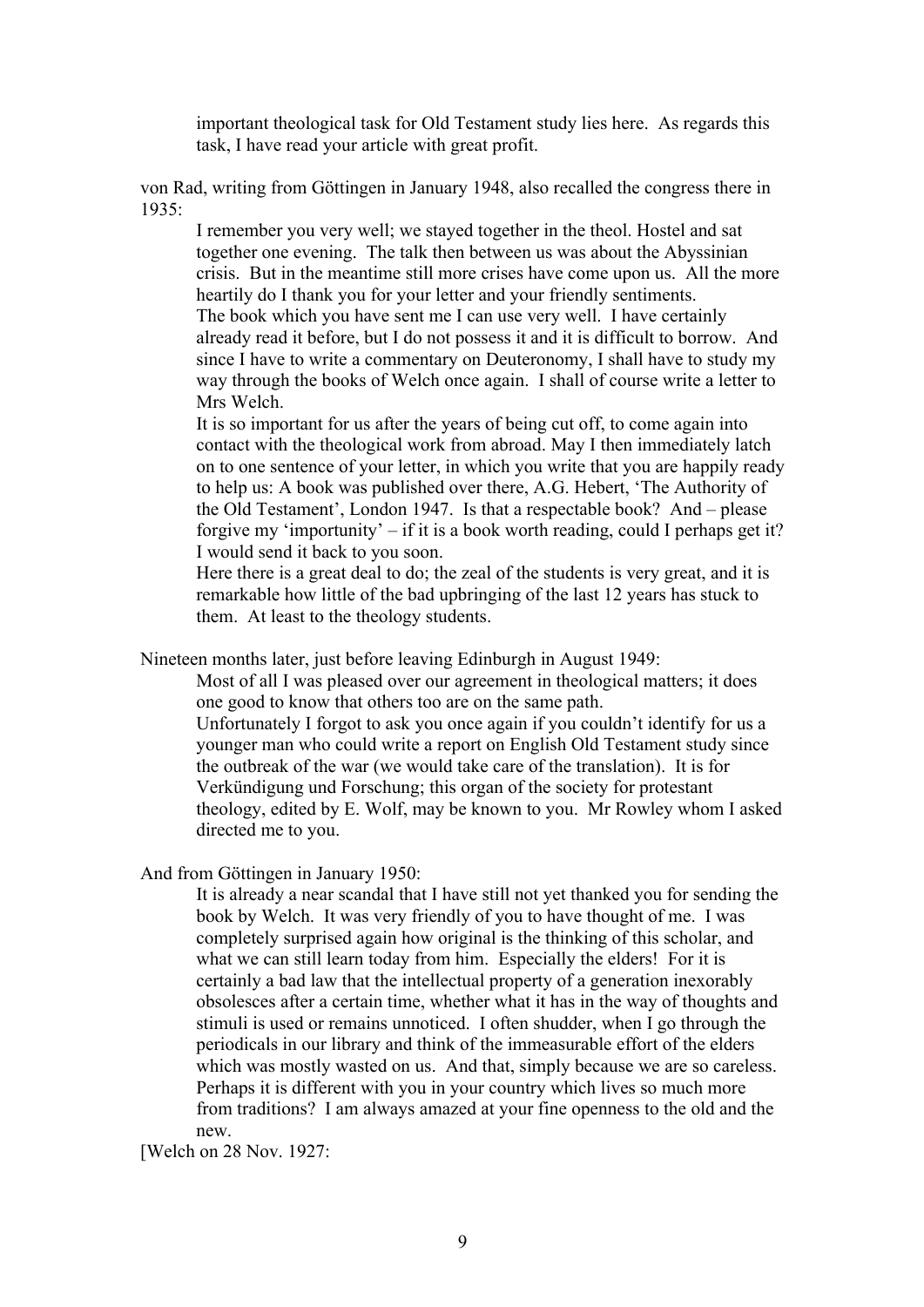Remember that a great number of the men merely repeat the ideas of their predecessors with very slight individual variations. You soon learn on whom it is worthwhile to concentrate. Personally I blame the German students for not sifting out their massive bibliographies. They fling the whole lot at their men with no guidance as to which are representative and which give no more than Monday's hash – the redishing of Sunday's roast with a little – not Condy's fluid, but HP sauce to help it down.]

Then from Heidelberg in July 1951, on his receipt of *The Old Testament and Recent Study* (1950):

… I congratulate the Society that it can project itself with so representative a work. How far we in Germany are from such a shared effort. There is evidence here and there of something new in Old Testament research, and young forces are also announcing themselves. But the greatest difficulty is the printing of books. In fact only books which can be bought in larger numbers can be printed.

March 1958:

It has given me great pleasure, as you might think, that you have written in so friendly a fashion about my book $10$ . It brings me great grief, and it distresses me most of all that so much is dealt with much too briefly. I have often thought of you and especially of your demand for a theological semasiology. I know that my book offers much too little, precisely as regards the central theological concepts. That you also have questions and misgivings over this and that – how can it be otherwise! It is certainly a great pity that I have not yet had sight of your article on OT Theology. Your article 'The Necessity of the OT' came today. I have already read it with agreement. Perhaps we would also come to an understanding over typological interpretation of the OT? I am completely persuaded that it can be of great help in determining properly the relationship of the OT to the NT Christ-event. I wanted to show already in the first volume that we do not understand Israel's faith properly, if we reduce its content to some religious ideas. It is inseparable from facts, and we must relate these facts also to Jesus Christ. If

we do not succeed in that, I am afraid that we then completely lose the relation of the OT to Christ. I want to say something about that at the end of the second volume. But alas that will take a long time.<sup>11</sup>

April 1958:

Today only just a small request as appendix to my last letter: The translation and publication of the first volume of my Theology is in the hands of Oliver and Boyd in Edinburgh. Should you by chance have any sort of connection with this publisher, then please be sure to help me so that the book comes out in England whole, just as it is, and not abbreviated, as they want. I may well assume of you that you understand my concern, if the book is shortened; for I am certainly not convinced of its infallibility, but I am of the impossibility of removing some 75 pages from the first section. It is more an American publisher that wants it than Oliver and Boyd. But it would of course be of great effect if you too could speak once of the impossibility of abbreviating –

<sup>&</sup>lt;sup>10</sup> The first volume of his *Theologie des Alten Testaments* (1957).<br><sup>11</sup> Only three years in fact: the second volume appeared in 1960.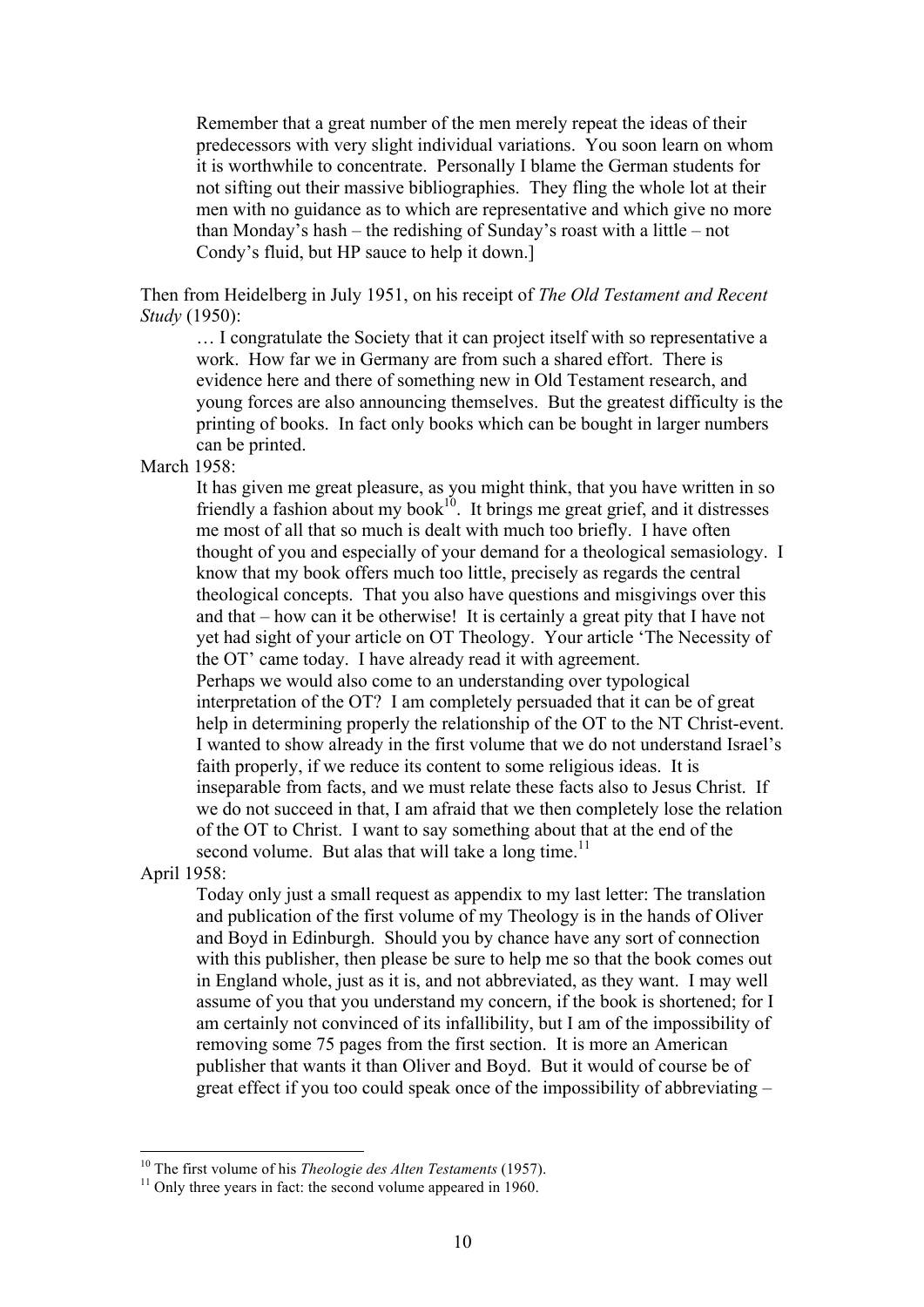least of all in the first section, which already dares the ultimate in conciseness<sup>12</sup>

There is an even longer correspondence with Eichrodt<sup>13</sup>: In 1957, he wrote:

- I'm at the end of the very troublesome correction of the  $5<sup>th</sup>$  edition of my OT Theology,  $1<sup>st</sup>$  volume. It is coming out in new covers in about 350 pages. I have let the book stand in its essentials, but have undertaken 3 larger and many smaller reworkings and added the newer literature in the notes. Now it would give me pleasure if I could dedicate this volume to the University of Glasgow as an indication of my thanks for the honorary DD I received in 1951. My question is:
	- 1) Can I use for this purpose the revised edition of an already published book, or is a completely freshly written book expected in England in this case?
	- 2) Must I previously enquire in Glasgow whether the dedication would be welcome?
	- 3) How must the dedicatory sheet be composed?
	- 4) Who should receive the dedicatory copy of the book? The Principal or the Chancellor or the Theological Faculty?

You see how out of one question four have grown ….

That was on 13.2.57 – before or after he knew that von Rad's 1957 first volume was dedicated to the same University of Glasgow?! Whatever the state of their rivalry, he wrote on 30/7/62 expressing much concern over whether the TLS reviewer had been right to characterise his appendix on von Rad as 'unfair': the strongest critique possible in English!

Then, on  $19/7/64 -$ 

Your Daniel commentary demonstrates your excellent exegetical and theological work, and I am amazed above all how, along with an excellent mastery of the historical and religio-historical questions, you so resolutely set about the proper theological task, and are always breaking through to the relevance of this much misunderstood book. It is the same respect for the Bible as book of the christian community, as has always occupied me and kept me in suspense in the explanation of Ezekiel, and I am pleased to have you as an ally in this, while I cannot take in all sympathy Elliger's attempts at direct bearing on the NT. Here the charismatic-eclectic procedure which vRad recommends has surely become too questionable.

 $4/7/70 -$ 

What you write to me about Brevard Childs has much surprised me. I had not believed that Bright too was possessed of this canon-idea. All of that we were amazed to hear Wilhelm Vischer preaching in his prime; and I did not believe that we would turn again today back into this cul-de-sac. The crisis of Biblical Theology must be really bad if we are clutching at such a straw! I'm glad that you are at last in agreement with me over this.

<sup>&</sup>lt;sup>12</sup> Whether in English or German it was only some hundred pages long.<br><sup>13</sup> Right, at a SOTS meeting in Oxford. Porteous is3rd from right. Help with identifying the others would be welcome.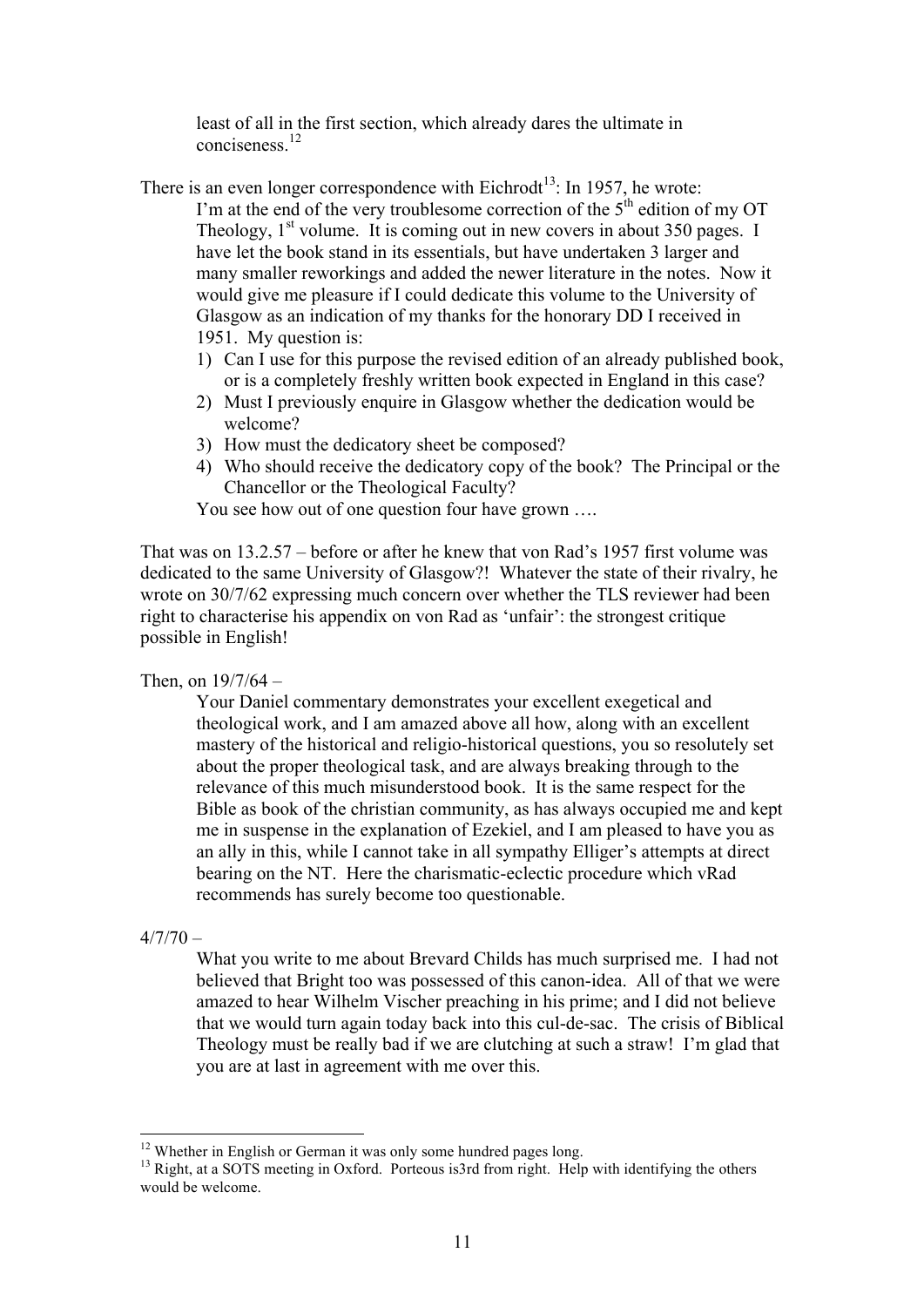Porteous had come to know Rudolf Bultmann in 1935. He had successfully proposed this already established star of New Testament studies for an honorary DD in St Andrews. I say that; however, a little after the graduation, Porteous had a letter from Sir Edwyn Hoskyns in Cambridge – 31.10.35:

Bultmann stayed with me for two nights after receiving his honorary degree, and I want to say how right your judgment was in proposing him as a Doctor of Divinity. I found him a much bigger man than I had supposed. ...

As often in these matters a double tribute had been intended: not just to Rudolf Bultmann, but also his University of Marburg, from which Patrick Hamilton (400 years earlier in 1535) had brought back to St Andrews 'those evangelical doctrines for which he was content to die, thereby heralding the dawn of the Scottish Reformation' (as the laureation address puts it).

A forty-year correspondence ensued. Bultmann took the opportunity of a visit to Denmark in 1937 later to write an uncensored letter:

That the pressure bears heavily on us all as we struggle for the Christian Church and for intellectual life in Germany, you can imagine. Schools and universities have to suffer severely. You yourself can appreciate a small piece of the situation in that the appearance of the Barth-Festschrift is still being hindered by the secret state police. The situation of the church at the moment is opaque. I had hoped that the Board of the *Reichskirche* would let itself be led by genuine ecclesiastical motives, and had therefore made myself available for the work of theological examining. But what I have experienced in connection with this has me doubting the Board, and I shall withdraw from working with it. I reckon that another severe period of persecution will come upon the Church, and I hardly believe that a church-split can be avoided.

In July 46, the first postwar letter preserved, he mentioned the state of students: Our students are very assiduous; but it is a very difficult work of education that has to be accomplished on them. Many have sunk into resignation and pessimism, into a scepticism which is doubtful of knowledge of any truth, many even into a desperate nihilism. The fruit of the past years! We must have patience, but may also hope.

Then in July 54 he offered detailed engagement<sup>14</sup> with 'The OT and some Theological Thought-Forms' (Porteous's presidential paper to this Society):

Hearty thanks for sending your lecture 'The Old Testament and some Theological Thought-Forms'! I have read it with all the greater interest, as it deals with the problem which has long occupied me too, the problem how (in your terminology) one gets from phenomenology to theology. I could also say (latching on to the essay by Noth cited by you): how one 'realizes' the OT, how it happens that a purely descriptive (historical or phenomenological) exposition of the OT becomes one which addresses today's hearer. I am glad that I can speak with you about this problem when I come in November to Edinburgh. But I would like already today to express a few thoughts on your lecture, which can prepare a discussion.

<sup>&</sup>lt;sup>14</sup> These excerpts are the top and tail of a two-page letter – NB footnotes at end.